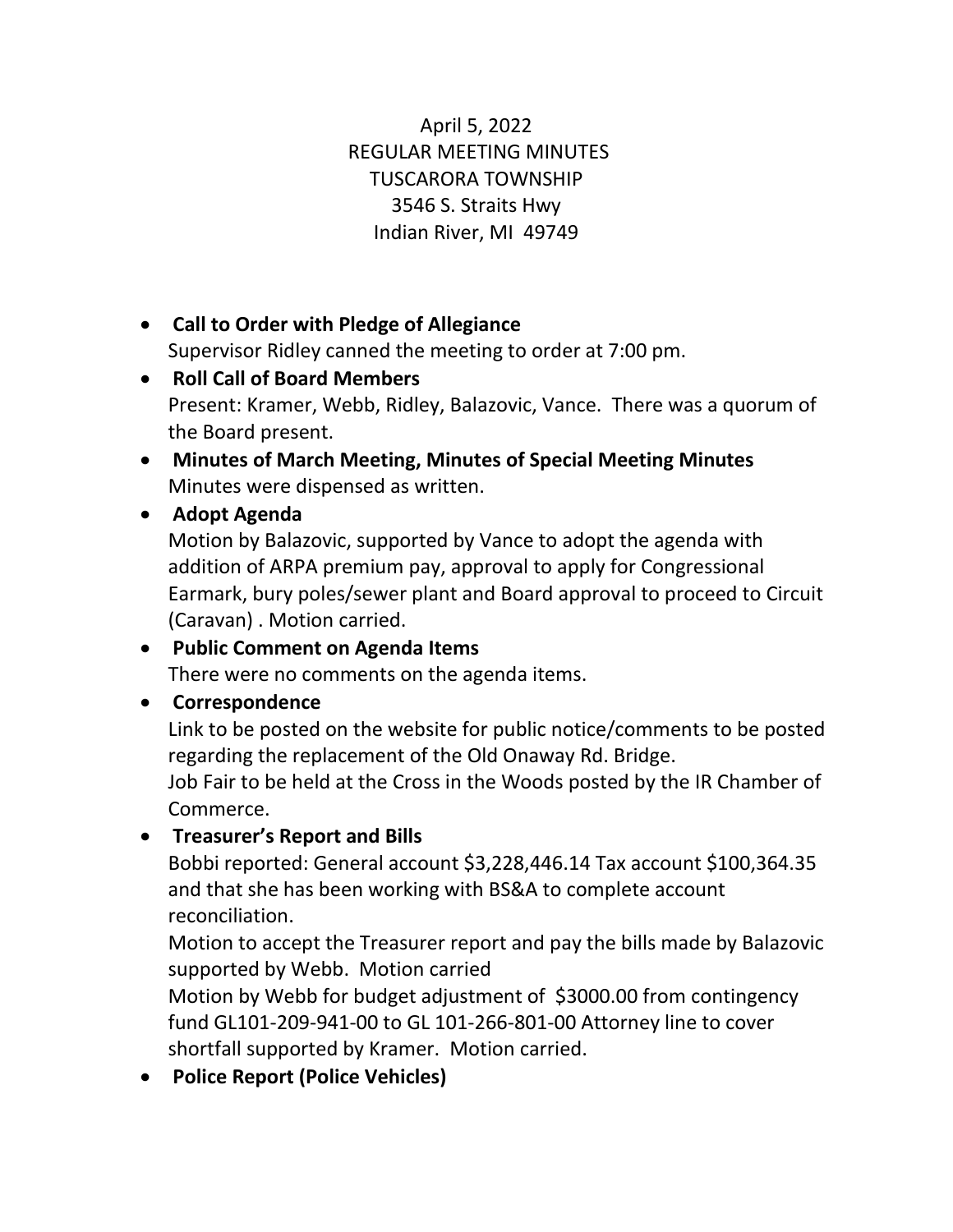Confirmed that the two vehicles are tagged and that the cost of upfitting the vehicles came in lower.

Motion made by Balazovic to have Mike, Kelsey, Gordon and Doug meet to come up with a project list to be considered for ARPA expenditures.

- Reports:
- DDA revisit EV charger through DDA.
- Parks Commission gave Vieu's approval to take tree down at the dock.
- **Planning Commission** will be meeting the end of the month to start discussions on Master Plan update.
- **Cemetery** no report
- **Library Report** Spring at the Library, April is National Guitar Month. Friday 4/22 @ 1 pm there will be a 90-minute musical program with Troy Grahams from Marquette.
- **Sewer Report** nothing more than what was sent and what is online
- **REU Criteria Sheet. Medical Office adjustment** Motion made by Kramer supported by Vance change from just Doctor to Doctor, Physicians Assistant and Nurse Practitioner (Dr, NP, PA). Motion carried.
- **Special Assessment Resolution One:**

Resolution for the Residential Phase One Special Assessment district preamble and resolution offered by Kramer supported by Vance. Hearing set for May 10<sup>th</sup> at 6pm to hear objections to the petition, the proposed public improvement and the special assessment district. Roll Call: Kramer – yes, Webb – yes, Ridley – yes, Balazovic – yes, Vance –

yes. Resolution declared adopted.

- **Airport Assistant Manager Chris Kindsvatter resignation**
- **Reinvestment Ready Community Resolution** Motion to adopt the resolution made by Balazovic, supported by Webb. Motion carried.
- **Police Contract** Motion made by Vance, supported by Webb to allow Bobbi and Mike to be on the negotiation committee. Motion carried.

## • **McGraw Morris Legal Services Contract** Motion to renew contract for legal services by Kramer supported by Vance. Motion carried